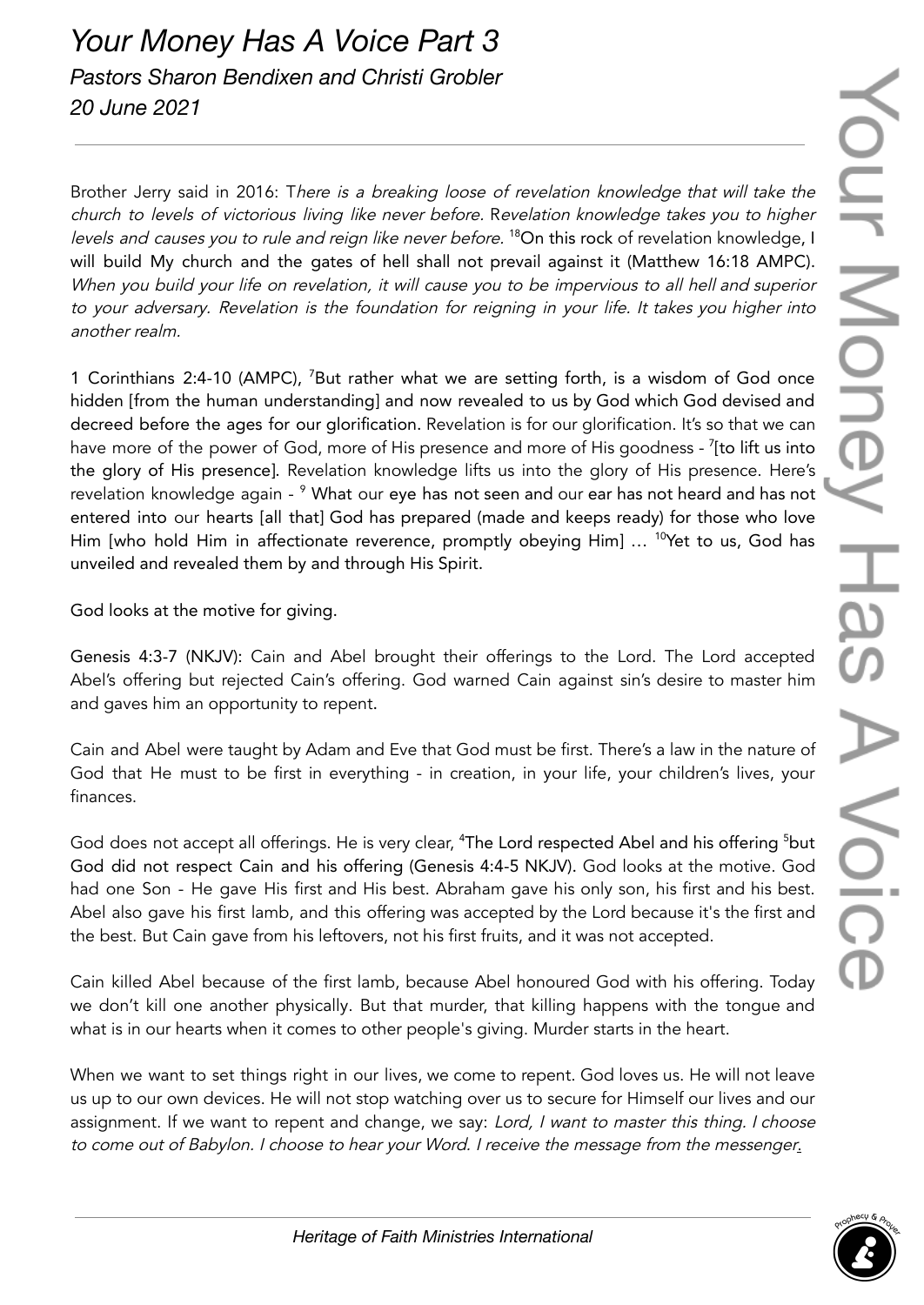The sharp two-edged sword exposes the aims and motives and intents and purposes of the heart, so that you can purify your heart and do right. You can go from wrong or unrighteous to righteous with the help of the Holy Spirit, just like that.

I say: According to Hebrews 4, the Word that God speaks, the current present truth is alive, active, operative, energizing, able to divide in my heart between soul and spirit. It exposes and sifts the very thoughts, purposes and intents of my heart, so that <sup>I</sup> can get the unrighteous out and be righteous and bring righteous offerings so that God can take <sup>a</sup> city, <sup>a</sup> family, <sup>a</sup> church, <sup>a</sup> nation. And <sup>I</sup> thank You, Lord, that Scripture speaks to my heart and that <sup>I</sup> choose to repent. <sup>I</sup> choose to change and to come like <sup>a</sup> little child. <sup>I</sup> choose to put my foot in the message and the Holy Spirit now helps me to correct.

God said in Ex 35:5 (NKJV), <sup>5</sup>Take from among you an offering to the Lord. Whoever is of a willing heart. God is looking for a willing heart, not a forced heart. It is better not to bring anything rather than to bring an offensive, loathsome offering.

God initiates and motivates us to give. It is always by the leading of the Holy Spirit because God will never be a point of frustration and contention in our lives. He wants us to desire Him and to come to Him with the right motives. <sup>9</sup>He loves … a cheerful (joyous, prompt to do it) giver. He is unwilling to abandon or to do without a cheerful giver (2 Corinthians 9:9 AMPC). Why is this such a big issue to God? Because everything touching Him must be internally motivated by our love for Him, otherwise it's law.

The Lord said three things concerning our offerings:

1. The Lord said we must stop saying we are "giving to the church." From today on, we need to make a very big adjustment in the way we talk.we say: We are giving to the Lord.

Our substance and our wealth is only one part of giving first fruits. We are to give the first fruit of our children to God, so the rest can be blessed. The Scripture in Ezekiel 44:30 says to bring to the Lord the first fruits of all things. Therefore I give Him the choice, the best - I give Him the first of my day, of my week (by assembling together); of my morning. There are firsts of everything in our lives. Money is just a part of it.

God brings the surges to Pastor John and leads him. And we as a congregation say: Yes, Lord. Yes, Pastor John. We know you are hearing from God. We hear what you are saying to us and we say, Yes, Lord, we are giving to the Lord. And that's how it works. He surges in Pastor John and then He surges in us. We must let Him surge in us too, initiate and activate everything in us.

2. The Lord said that if someone else is bringing an offering to the Lord, it's not our business, it's their business. The leading of the Holy Spirit – it's between God and them. And we have to mind our own business, we have nothing to say about that.

I say: I'm confident in my own walk with God to speak to me, to initiate in me what He requires me to do. <sup>I</sup> don't try and compare and compete. <sup>I</sup> do not judge someone else's holy transaction because it's Spirit-led.